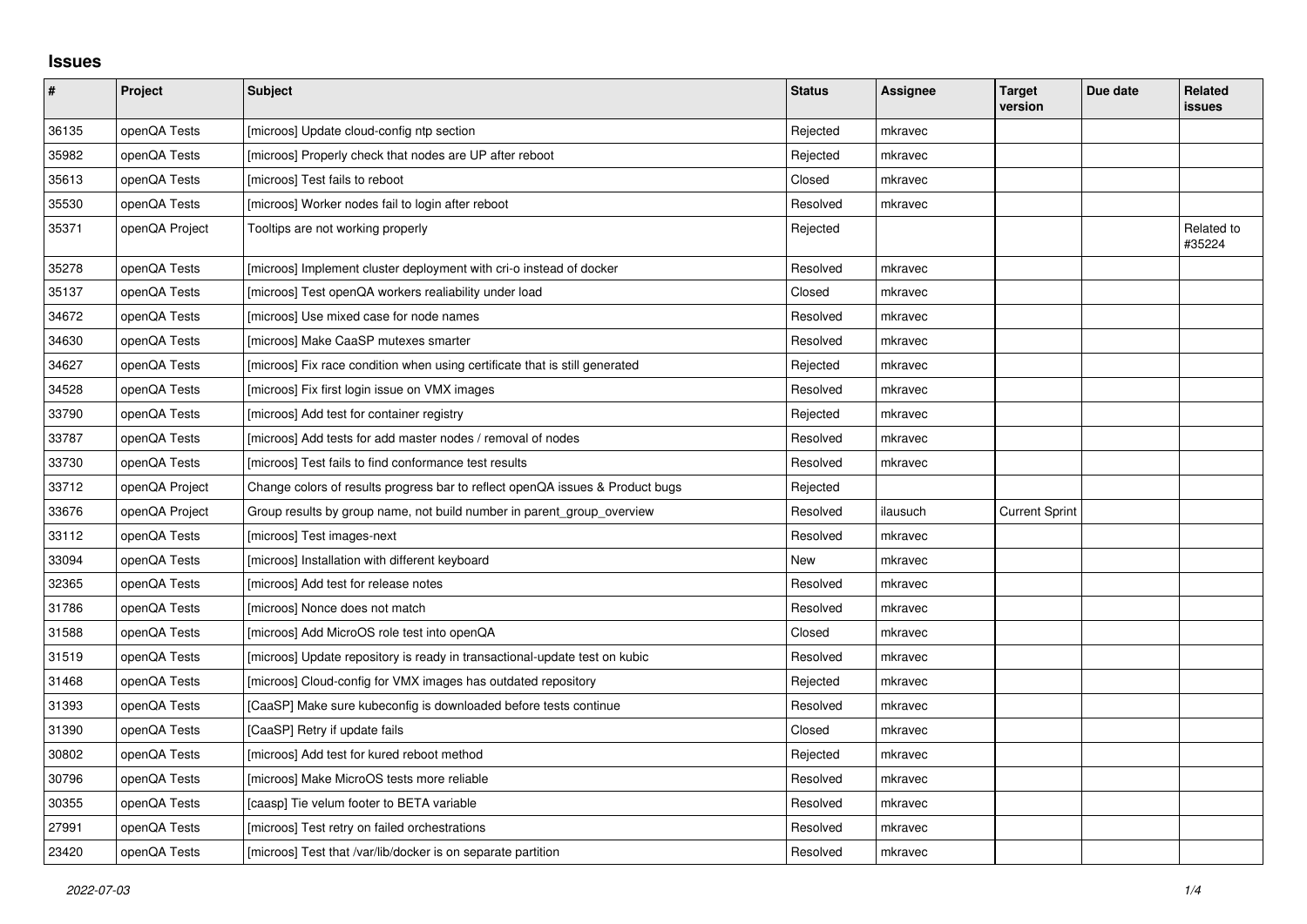| #     | Project      | <b>Subject</b>                                                                                    | <b>Status</b> | Assignee    | <b>Target</b><br>version | Due date | Related<br><b>issues</b>                         |
|-------|--------------|---------------------------------------------------------------------------------------------------|---------------|-------------|--------------------------|----------|--------------------------------------------------|
| 20908 | openQA Tests | [microos] Setup CaaSP 2.0 in openQA                                                               | Resolved      | mkravec     |                          |          |                                                  |
| 20686 | openQA Tests | [microos] Test for cluster updates                                                                | Resolved      | mkravec     |                          |          |                                                  |
| 20684 | openQA Tests | [microos] Split stack_controller tests into modules                                               | Resolved      | mkravec     |                          |          |                                                  |
| 20666 | openQA Tests | [microos] Improve transactional-update test                                                       | Resolved      | mkravec     |                          |          |                                                  |
| 20462 | openQA Tests | [microos] Export logs from autoyast nodes                                                         | Resolved      | mkravec     |                          |          |                                                  |
| 19624 | openQA Tests | File '/repodata/repomd.xml' not found on medium                                                   | Rejected      | okurz       |                          |          | Is duplicate<br>of #19470                        |
| 19618 | openQA Tests | Grub2 needle is not matched after reboot                                                          | Resolved      | qmsu        |                          |          | Related to<br>#19242                             |
| 19490 | openQA Tests | [microos] Set up stagings                                                                         | Resolved      | mkravec     |                          |          |                                                  |
| 19488 | openQA Tests | [microos] Add cluster deployment test for KVM images using cloud-config                           | Resolved      | mkravec     |                          |          |                                                  |
| 19468 | openQA Tests | [microos] test fails in oci_install                                                               | Resolved      | mkravec     |                          |          |                                                  |
| 19056 | openQA Tests | Tests try to create filesystem on root partition instead of additional disk                       | Resolved      | okurz       |                          |          | Related to<br>#19380, Has<br>duplicate<br>#19256 |
| 19044 | openQA Tests | [ha][scc]test fails in drbd                                                                       | Resolved      | Idevulder   |                          |          |                                                  |
| 18554 | openQA Tests | [tools] DIE short read for zire data                                                              | Rejected      | okurz       |                          |          |                                                  |
| 17844 | openQA Tests | Test mysql_srv is not reliable                                                                    | Resolved      | okurz       |                          |          |                                                  |
| 17546 | openQA Tests | Set up SLES-JeOS-SP3 in openQA                                                                    | Resolved      | mkravec     |                          |          |                                                  |
| 17420 | openQA Tests | [sles][functional][s390x] Test fails in vnc_two_passwords                                         | Resolved      | okurz       |                          |          |                                                  |
| 17396 | openQA Tests | [sle][functional] gensslcert times out after 600s because it cannot find a suitable prime number  | Resolved      | okurz       | Milestone 13             |          | Is duplicate<br>of #19536                        |
| 17376 | openQA Tests | Login check types types invalid characters                                                        | Resolved      | michalnowak |                          |          |                                                  |
| 17374 | openQA Tests | Used repository does not exist on download.suse.de                                                | Resolved      | michalnowak |                          |          |                                                  |
| 17372 | openQA Tests | [sle][tools]Installation medium from parallel job in inaccessible                                 | Rejected      |             |                          |          |                                                  |
| 17366 | openQA Tests | [sle][functional] Autoyast verify module is failing                                               | Resolved      | riafarov    | Milestone 9              |          | <b>Blocks</b><br>#20064                          |
| 16612 | openQA Tests | Autovast installation does not have second stage on CaaSP                                         | Resolved      | mkravec     |                          |          |                                                  |
| 16412 | openQA Tests | [microos] Rename distribution from CASP to CaaSP                                                  | Resolved      | mkravec     | Milestone 9              |          |                                                  |
| 16390 | openQA Tests | Installation does not start in textmode                                                           | Rejected      |             |                          |          |                                                  |
| 16368 | openQA Tests | Test fails in online_migration_setup                                                              | Resolved      | mitiao      |                          |          | Related to<br>#16718                             |
| 16364 | openQA Tests | Test fails in register_system because of short timeout                                            | Resolved      | mitiao      |                          |          |                                                  |
| 16216 | openQA Tests | [sles][functional] gedit can be unreliable trying to close the "save"-dialog (wait_screen_change) | Resolved      | okurz       |                          |          |                                                  |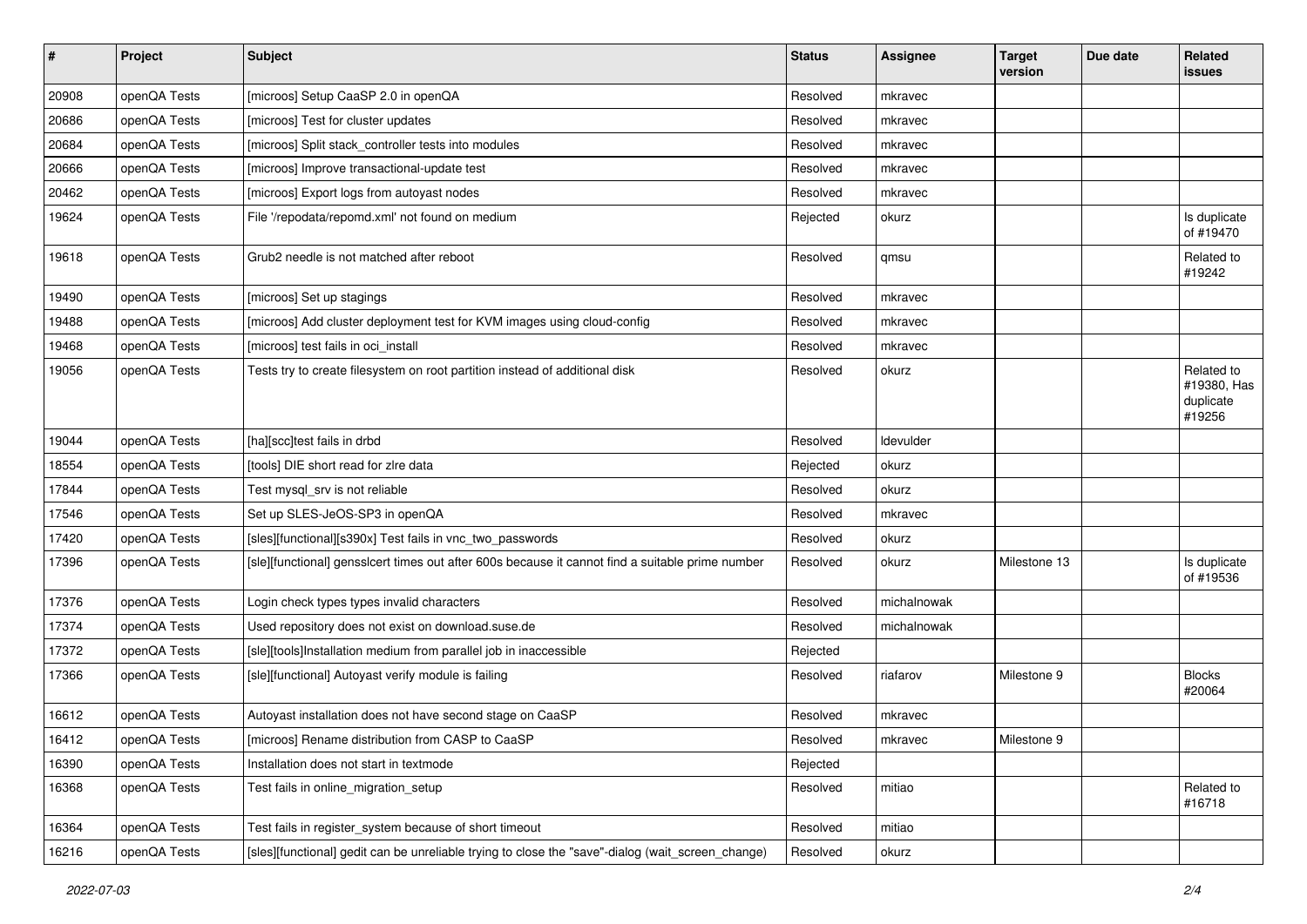| $\pmb{\#}$ | Project        | <b>Subject</b>                                                                                               | <b>Status</b> | <b>Assignee</b> | Target<br>version | Due date | Related<br>issues                                  |
|------------|----------------|--------------------------------------------------------------------------------------------------------------|---------------|-----------------|-------------------|----------|----------------------------------------------------|
| 16212      | openQA Tests   | Test fails in vnc_two_passwords                                                                              | Resolved      | mkravec         |                   |          |                                                    |
| 16210      | openQA Tests   | Test results are inconsistent in yast2 samba                                                                 | Resolved      | michalnowak     |                   |          |                                                    |
| 16208      | openQA Tests   | Test results are inconsistent in yast2 http                                                                  | Resolved      | zluo            |                   |          |                                                    |
| 16110      | openQA Tests   | Network restart detection in yast2_lan_restart is not reliabe                                                | Resolved      | dzedro          |                   |          |                                                    |
| 16098      | openQA Tests   | yast2_lan_restart test has soft_failures referencing fixed bugs                                              | Resolved      | mkravec         |                   |          |                                                    |
| 16056      | openQA Tests   | Test fails in yast2_tftp                                                                                     | Resolved      | michalnowak     |                   |          |                                                    |
| 16054      | openQA Tests   | Test fails in yast2_nis after job restart                                                                    | Resolved      | mkravec         |                   |          |                                                    |
| 15586      | openQA Tests   | Tar fails because file changed during archive creation                                                       | Resolved      | okurz           |                   |          |                                                    |
| 15578      | openQA Tests   | Test fails in glxgears - command does not exist because packagekit was masked during package<br>installation | Resolved      | okurz           | Milestone 4       |          | Related to<br>#13004                               |
| 15574      | openQA Tests   | Fix generated autoyast profile or test module                                                                | Resolved      |                 |                   |          |                                                    |
| 15472      | openQA Tests   | Unreachable network in HA hacluster                                                                          | Rejected      | hsehic          | Milestone 4       |          | Is duplicate<br>of #15416                          |
| 15118      | openQA Tests   | Text is mistyped on aarch64                                                                                  | Rejected      | zluo            |                   |          | Related to<br>#14972, Is<br>duplicate of<br>#12250 |
| 14828      | openQA Tests   | Registration uses invalid key aarch64                                                                        | Resolved      |                 |                   |          |                                                    |
| 14824      | openQA Tests   | yast2 i test finishes with invalid characters                                                                | Resolved      | dzedro          |                   |          |                                                    |
| 14288      | openQA Tests   | [Migration] SMT fails to finish in time when openga is under load                                            | Rejected      |                 |                   |          |                                                    |
| 14198      | openQA Tests   | [sles][functional]Licenses are not displayed for add-ons installed from network                              | Resolved      | okurz           |                   |          |                                                    |
| 14164      | openQA Tests   | Autoyast license test use wrong devices                                                                      | Resolved      | mkravec         |                   |          |                                                    |
| 14050      | openQA Project | Job does not publish hdd                                                                                     | Resolved      |                 | Milestone 6       |          |                                                    |
| 13784      | openQA Tests   | yast2 ftp test is failing on invalid certificate                                                             | Resolved      | mkravec         |                   |          |                                                    |
| 13726      | openQA Tests   | Multipath tests fail after completion                                                                        | Resolved      |                 |                   |          |                                                    |
| 13710      | openQA Tests   | yast2 Ian fails on script sudo matching previous password prompt                                             | Resolved      | mkravec         |                   |          |                                                    |
| 13708      | openQA Tests   | xterm fails to start during sleep                                                                            | Resolved      | mkravec         |                   |          |                                                    |
| 13700      | openQA Tests   | yast2_i test failing on low timeout                                                                          | Resolved      | mkravec         |                   |          |                                                    |
| 13698      | openQA Tests   | Crash test is failing                                                                                        | Resolved      | michalnowak     |                   |          |                                                    |
| 13600      | openQA Tests   | Shutdown action is not completed                                                                             | Resolved      | okurz           |                   |          |                                                    |
| 13598      | openQA Tests   | [sles][functional]Test module sles+extratests has inconsistent results                                       | Resolved      | zluo            | Milestone 7       |          |                                                    |
| 13596      | openQA Tests   | yast2 sw_single command fails with segmentation fault                                                        | Rejected      | mkravec         |                   |          |                                                    |
| 13594      | openQA Tests   | yast2 nfs server test fails in HA group                                                                      | Rejected      |                 |                   |          |                                                    |